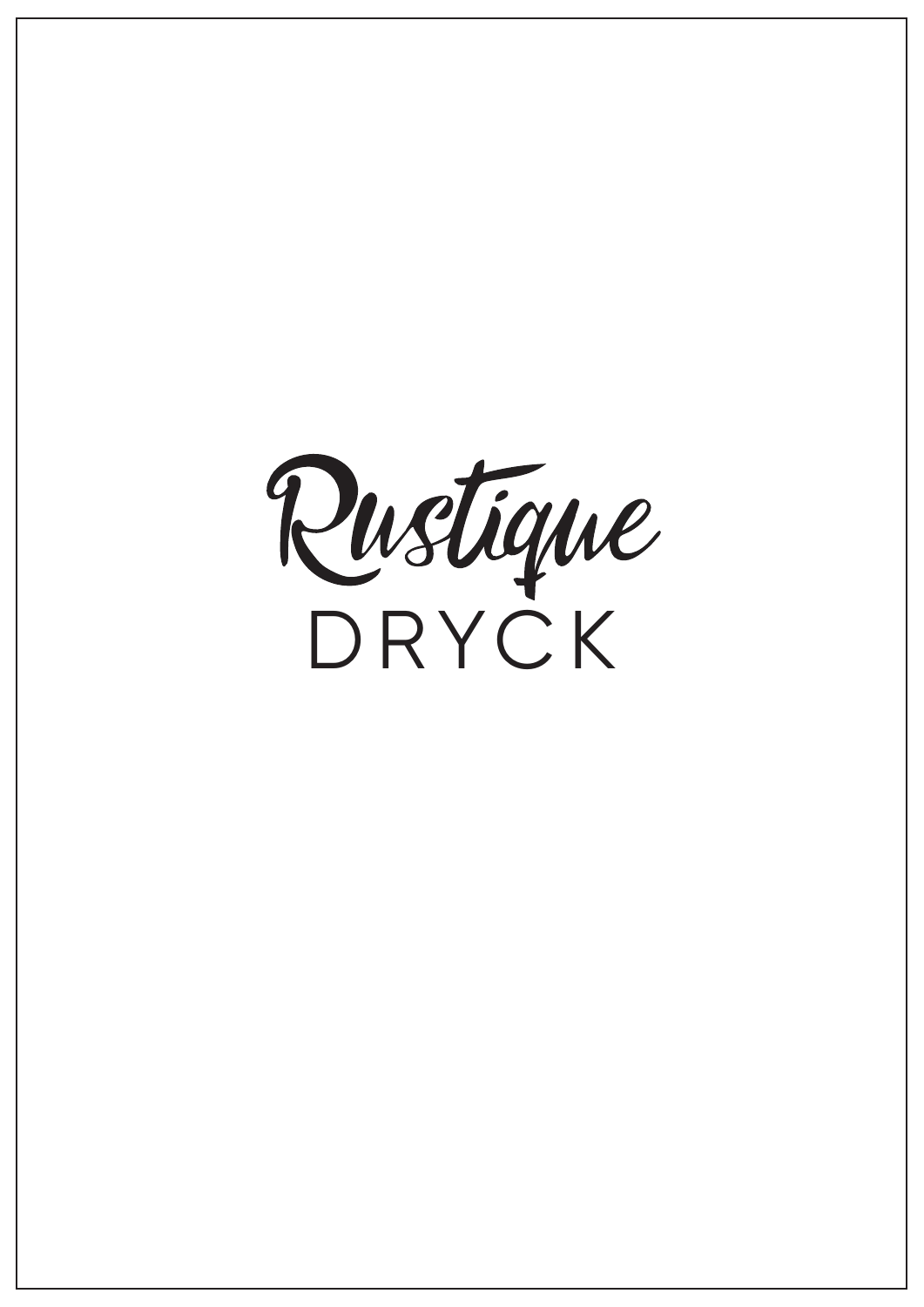## **DRINKAR?**

*Prata med vår personal så blandar de ihop det du är sugen på!*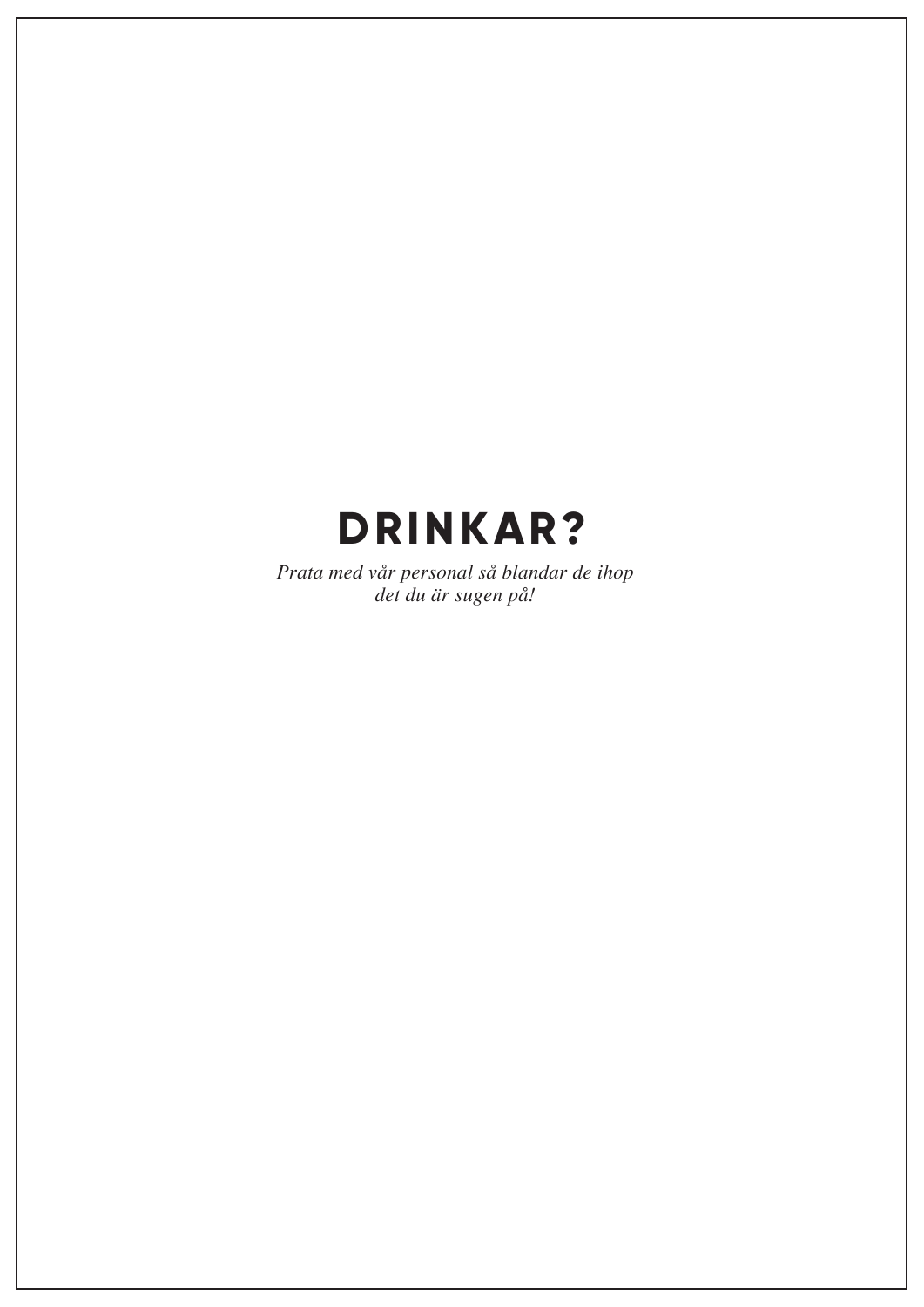# **MOUSSERADE/ CHAMPAGNE**

### **P.LEX PROSECCO BRUT**

ICON WINES

99:- / 499:- *Glera. Veneto, Italien*

### **CAVA EXTRA BRUT**

CASTELLBLANC

109:- / 599:- *Macabeo, Parellada, Xarel-lo. Penedés, Spanien*

### **DEVILLE CARTE NOIR**

JEAN PAUL DEVILLE

139:- / 699:- *Pinot Noir, Pinot Meunier, Chardonnay Champagne, Frankrike*

### **LOUIS ROEDERER COLLECTION 242 NV** LOUIS ROEDERER

X / 1299:- *Pinot Noir, Chardonnay, Pinot Meunier Champagne, Frankrike*

### **LOUIS ROEDERER CRISTAL 2013**

LOUIS ROEDERER

X / 2999:- *Chardonnay, Pinot Noir Champagne, Frankrike*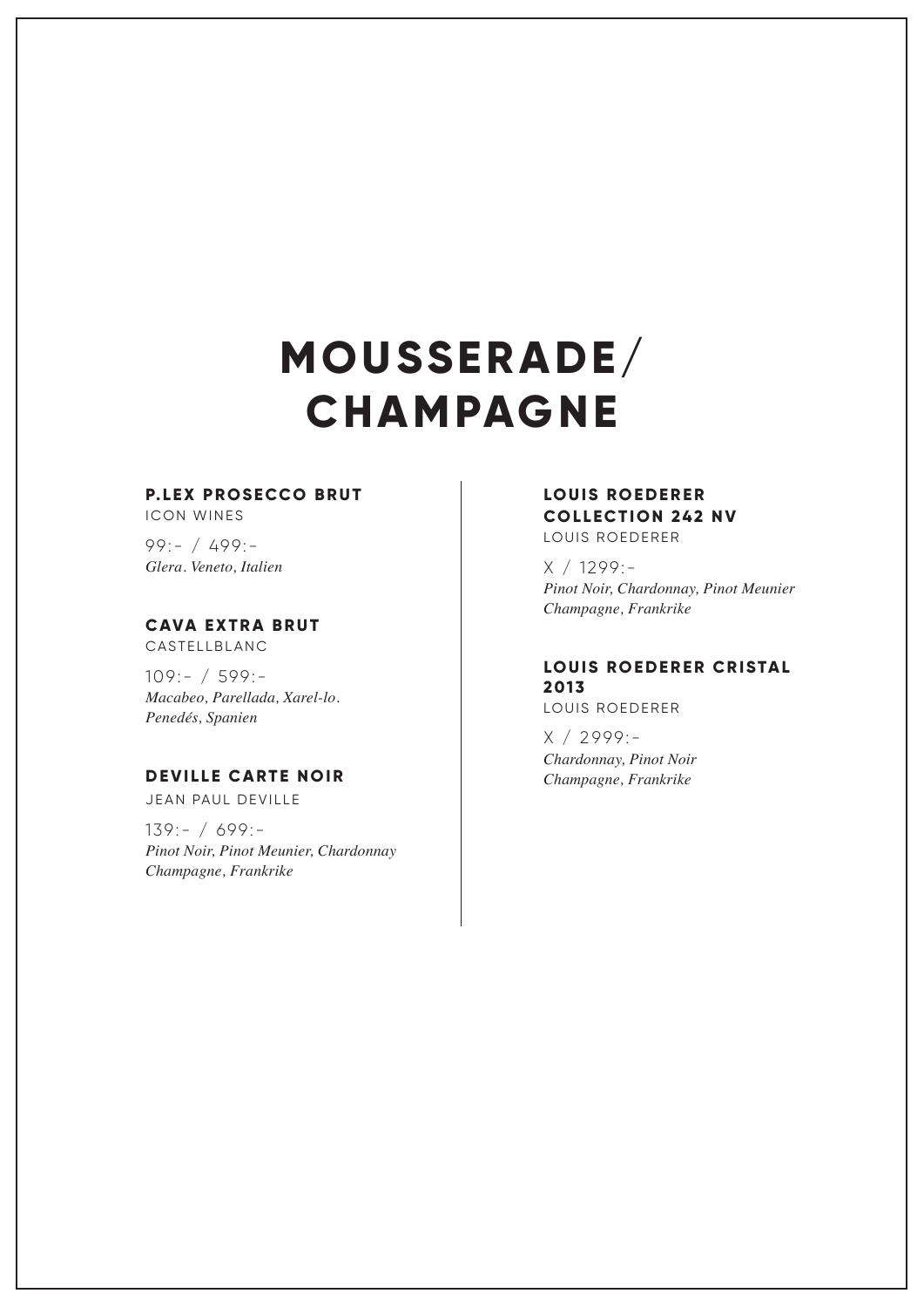## **VITT VIN**

### **MERF CHARDONNAY**

STE MICHELLE WINE ESTATES

145:- / 569:- *Chardonnay. Columbia Valley Washington State*

### **CHABLIS** DOMAINE CHRISTOPHE PATRICE

159:- / 635:- *Chardonnay. Bourgogne, Frankrike*

### **BADET CLÉMENT BLANC, C U V É E P R E ST I G E**

BADET CLÉMENT & CO

95:- / 379:- *Grenache Blanc, Sauvignon Blanc, Ugni Blanc. Languedoc-Russillon, Frankrike*

### **MUSCADET SUR LIE**

DOMAINE DE LA VINCONNIÉRE

125:- / 499:- *Melon de Bourgogne. Loire, Frankrike*

### **SANCERRE**

ROGER NEVEU

159:- / 635:- *Sauvignon Blanc. Loire, Frankrike*

### **N E R U B É A B R U Z ZO P E CO R I N O**

JASCI & MARCHESANI

149:- / 589:- *Pecorino Abruzzo, Italien*

### **PINOT GRIGIO**

STOCCO

139:- / 549:- *Pinot Grigio Friuli-Venezia Giulia, Italien*

### **VERMENTINO ETICHETTA GRIGIA**

CANTINE LUNAE

139:- / 549:- *Vermentino Ligurien, Italien*

### **GRACE KOSHU**

GRACE WINE

169:- / 669:- *Koshu Yamanashi, Japan*

### **ALBA DE VETUS**

BODEGAS VETUS

149:- / 589:- *Abariño Rias Baixas, Spanien*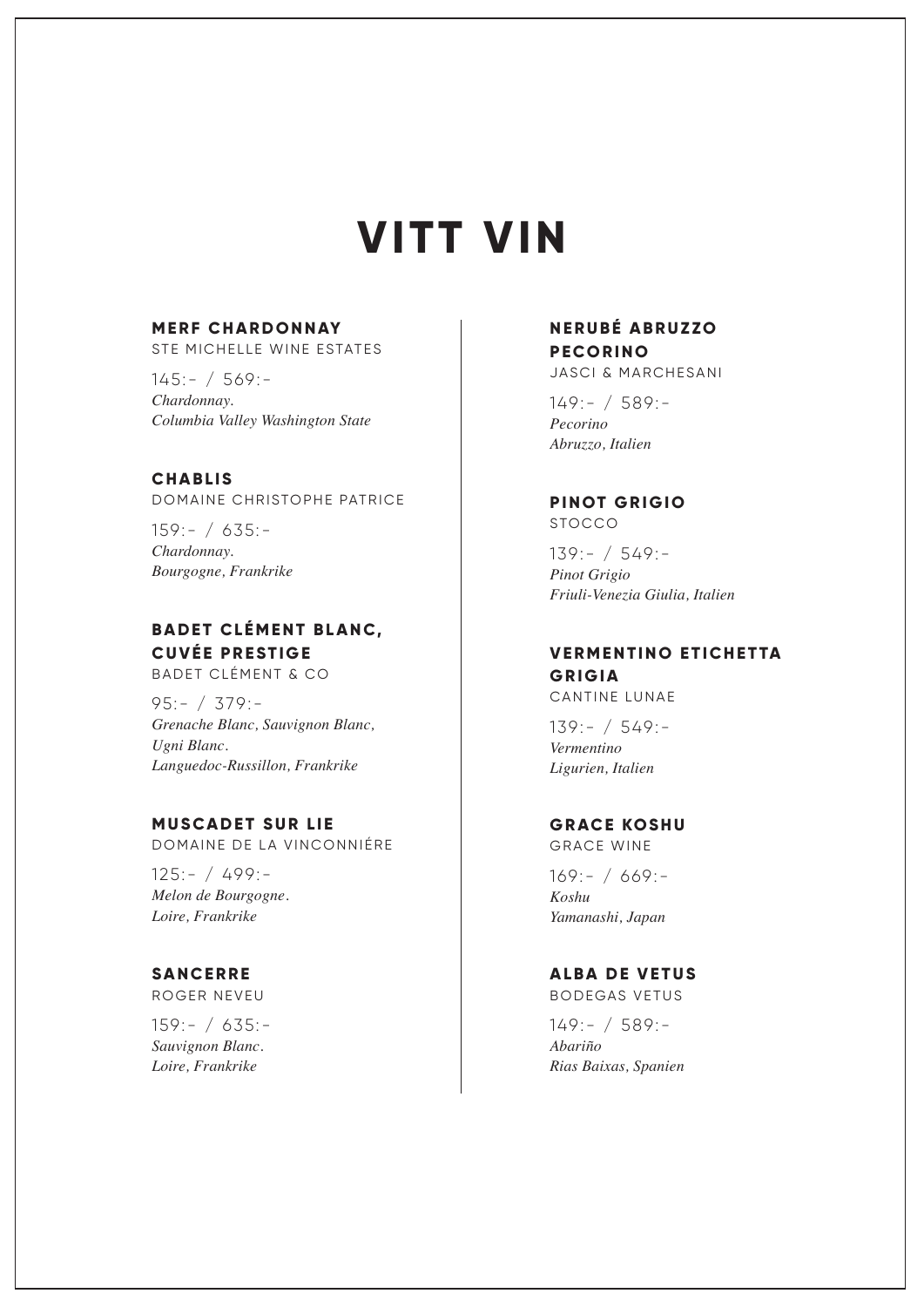# **RÖTT VIN**

### **BADET CLÉMENT ROUGE CUVÉE PRESTIGE**

BADET CLÉMENT & CO

95:- / 375:- *Grenache, Syrah, Carignan. Languedoc-Roussillon, Frankrike*

### **CUVÉE LUGRANA BORDEAUX**

CHÂTEAU ROUQUETTE

139:- / 549:- *Cabernet Sauvignon, Merlot Bordeaux, Frankrike*

### **LA FAMILIA BARBERA**

VITICULTORI D´ ITALIA

129:-/509:- *Barbera Piemonte, Italien*

### **RIGOGOLO CHIANTI RISERVA**

NETTUNO

139:- / 549:- *Sangiovese, Canaiolo, Cabernet Sauvignon Toscana, Italien*

### **KAID SYRAH**

ALESSANDRO DI CAMPOREALE 169:- /659:- *Syrah*

*Sicilien, Italien*

### S A LVATERRA **VALPOLICELLA CLASSICO**

TENUTE SALVATERRA

149:- / 595:- *Corvina, Rondinella, Corvinone Veneto, Italien*

### **VA! TEMPRANILLO**

REAL AGRADO

143:- / 569:- *Tempranillo Rioja, Spanien*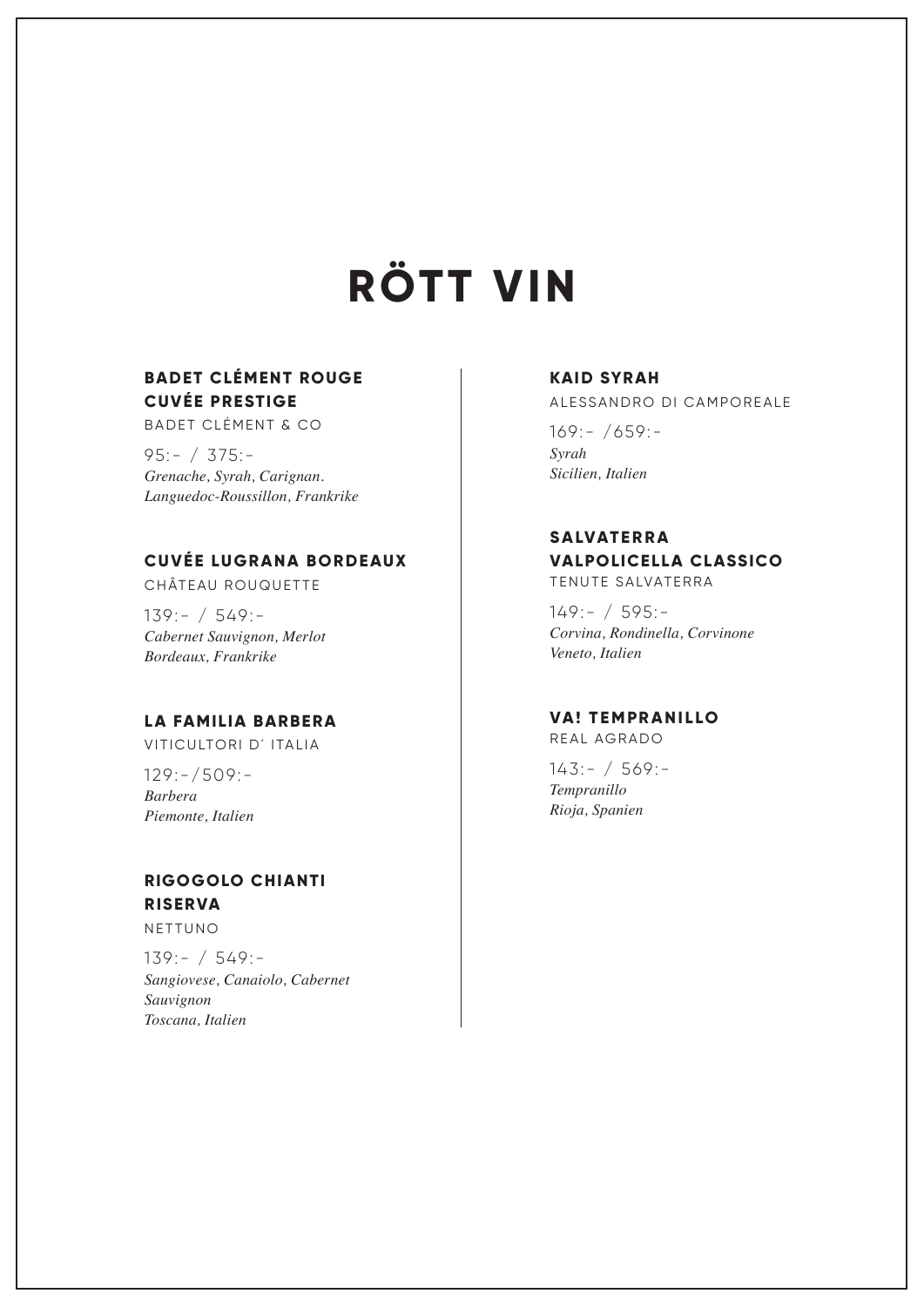# **ROSÉ VIN / SÖTT VIN**

### **BADET CLÉMENT ROSÉ, CUVÉE PRESTIGE**

BADET CLÉMENT & CO

95:- / 375:- *Grenache, Syrah, Carignan Languedoc-Roussillon, Frankrike*

### **BODVAR NO1 PEARLY ROSÈ** BODVAR

149:- / 569:- *Cinsault Languedoc-Roussillon, Frankrike*

### **LUNDÈN BLUSH PINK**

MARKUS LUNDÉN

119:- / 469:- *Riesling, Pinot Noir Rheingau, Tyskland*

### **TOKAJ ASZU**

KÖVÁGÓ ESTATE

 $16:-/c$ *Furmint, Hárslevelü, Muskótaly Tokaj, Ungern*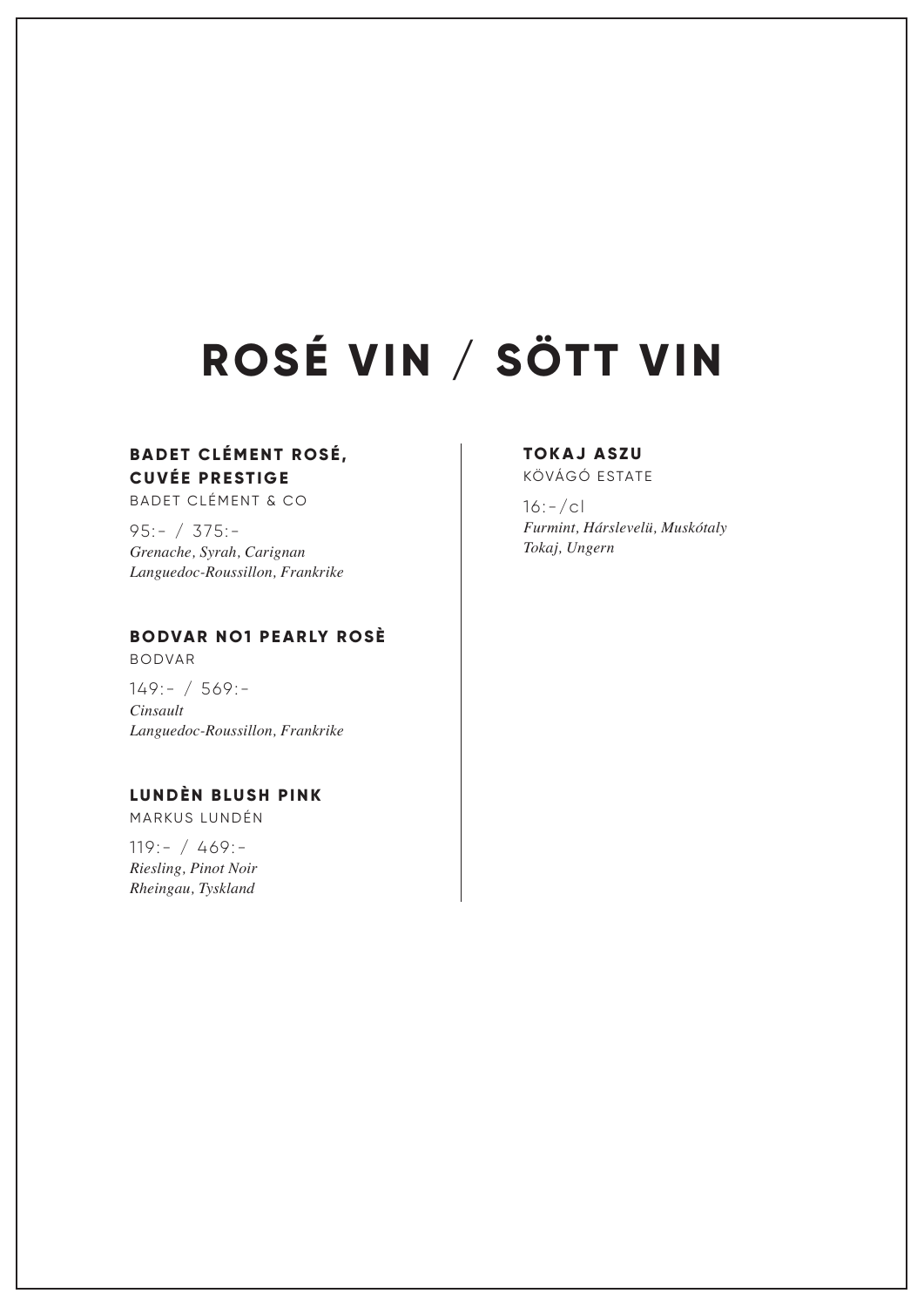# **ÖL/CIDER**

## **ÖL FAT**

**RUSTIQUE AMBER LAGER** 72:- *4,7 %, Skellefteå Bryggeri* 

### **SÄSONGENS ÖL** 79:-

**HARVEST TIME** 79:- *Ale 5,3%, Skellefteå Bryggeri*

**BRYGGARBACKENS LAGER** 72:- *5,0%, Skellefteå Bryggeri*

**BRYGGARBACKENS HOP ON IPA** 75:- *6,2%, Skellefteå Bryggeri*

**BRYGGARBACKENS DROP THE BOLLOCKS** 79:- *Bitter Ale 4,5%, Skellefteå Bryggeri*

## **ÖL FLASKA**

**HOEGAARDEN WIT** 69:- *4,9 %, 33cl*

**STAROPRAMEN** 75:- *5,0 %, 33cl*

**HEINEKEN** 69:- *5,0%, 33cl*

**CELIA EKOLOGISK** 69:- *4,5%, Glutenfri lager från Tjeckien.*

**CORONA** 69:- *4,5 %, 35,5cl*

**HOW TO GET IT FOGGIN RIGHT IPA** 89:- *6,5%, 33cl, This is HOW*

**HOW TO SWITCH MODES** 89:- *4,5%, 33cl, Berline Weisse, tropical. This is HOW*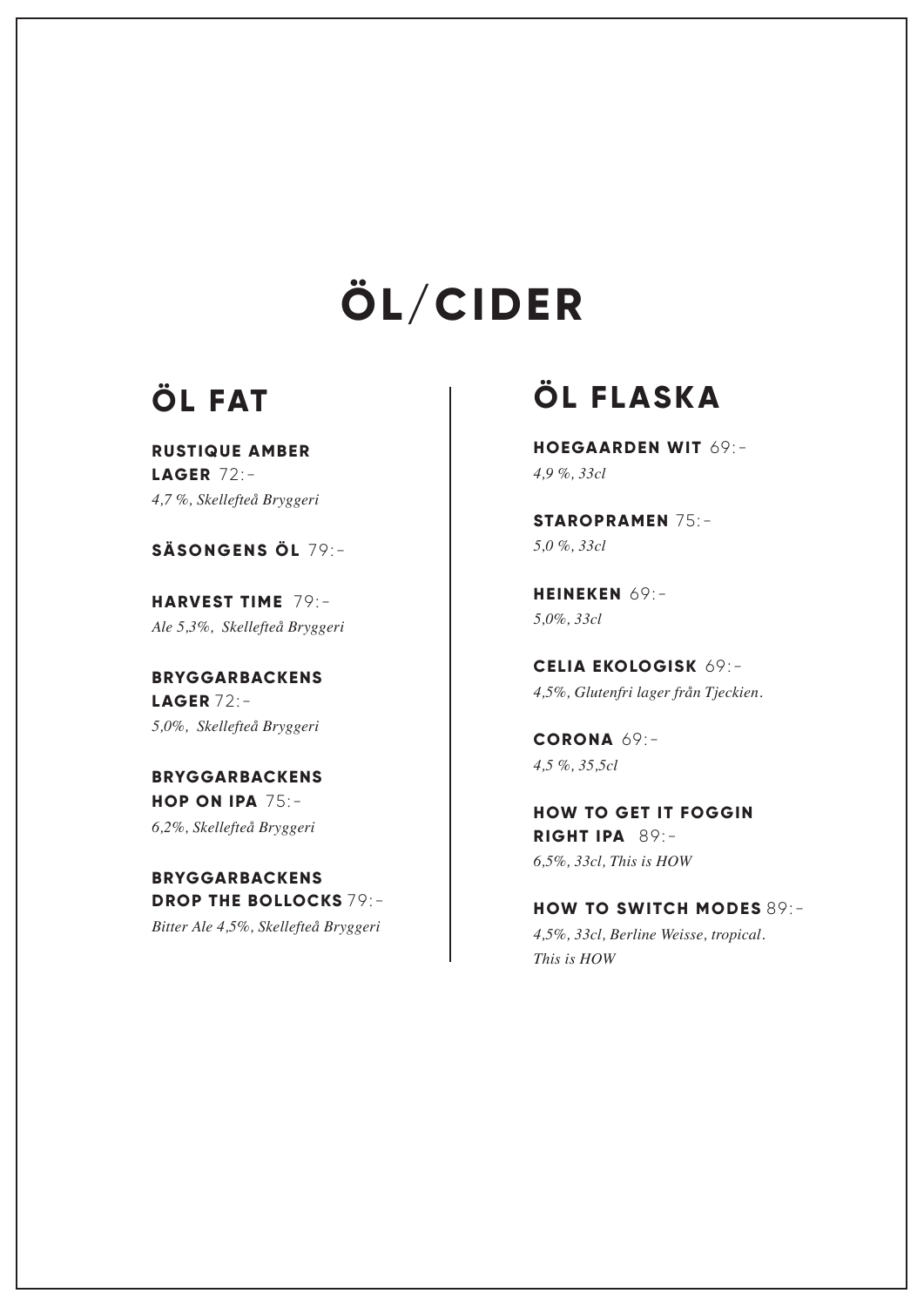# **ÖL/CIDER**

## **CIDER**

**STRONGBOW** 79:- *5,0 %, 33cl*

**BRISKA PÄRONCIDER** 69:- *4,5 %, 33cl*

**BRISKA ROSÉCIDER MED HALLON & VINBÄR** 69:- *4,5 %, 33cl*

**GARAGE HARD LEMON** 75:- *4,0 %, 27,5cl*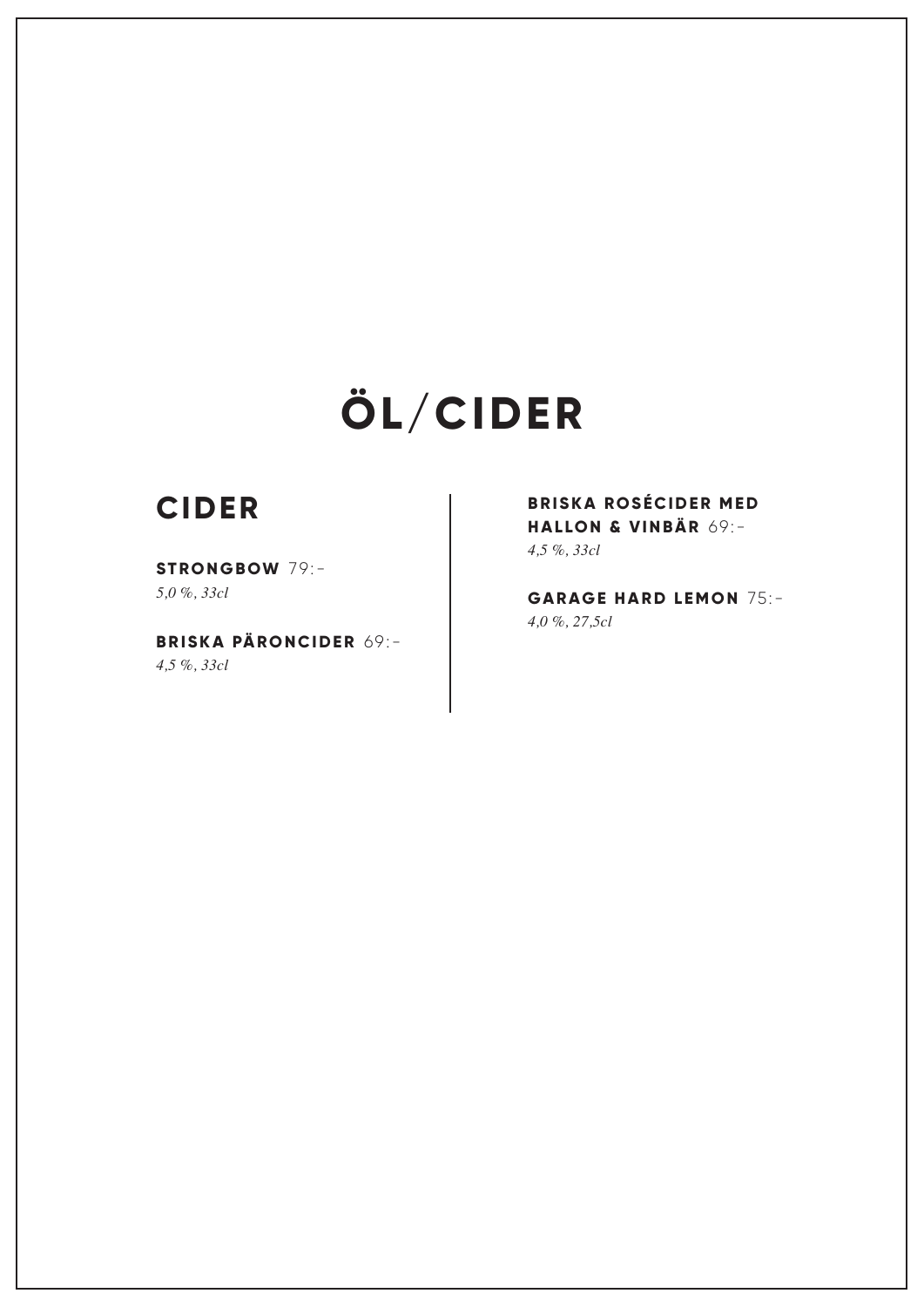# **ALKOHOLFRITT**

### **VINTENSE MERLOT**

**ALKOHOLFRI** 59:- / 235:- *Merlot, Frankrike*

**VINTENSE CHARDONNAY ALKOHOLFRI** 59:- / 235:- *Chardonnay, Frankrike*

**V I TAV I N B Ä R S MOUSSERANDE** 49:- *<0,5% , 33cl*

**SVARTAVINBÄRS MOUSSERANDE** 49:- *<0,5%, 33cl*

### **C A R L S B E R G**

**ALKOHOLFRI** 59:- *0,5% 33cl EKO*

**UNN IPA ALKOHOLFRI** 59:- *0,5%, 33cl*

**LÄSK** 29:- *Coca-Cola, Coca-Cola zero, Fanta, Sprite, 33cl*

**MINERALVATTEN** 29:- *Naturell eller citron, 33cl*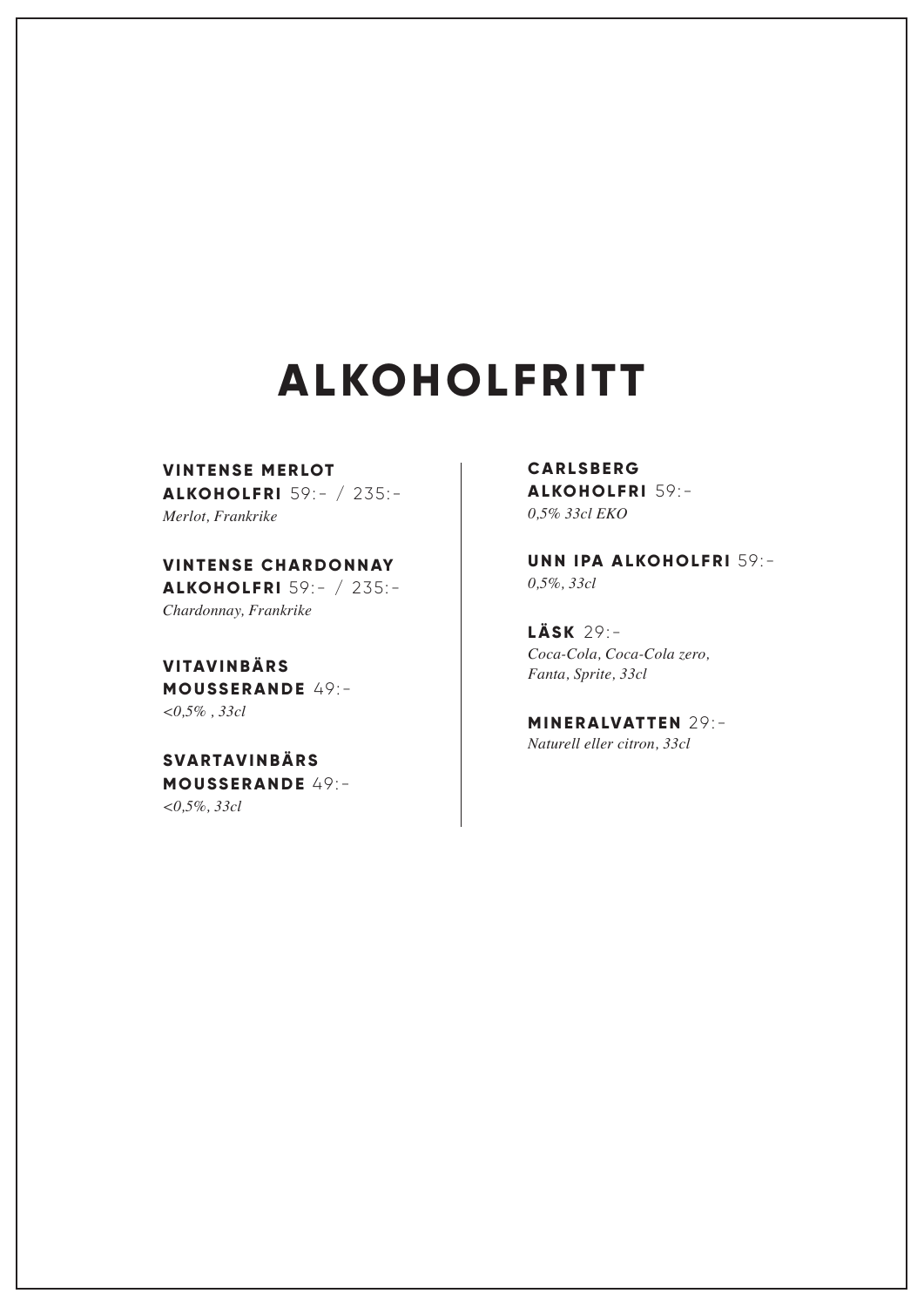# **VARM DRYCK**

**BRYGGKAFFE** 29:-

**T E** 29:-

**ENKEL ESPRESSO** 35:-

**DUBBEL ESPRESSO** 39:-

**AMERICANO** 39:-

**CAPPUCCINO** 43:-

**LATTE** 45:-

**KAFFEDRINK** från 125:-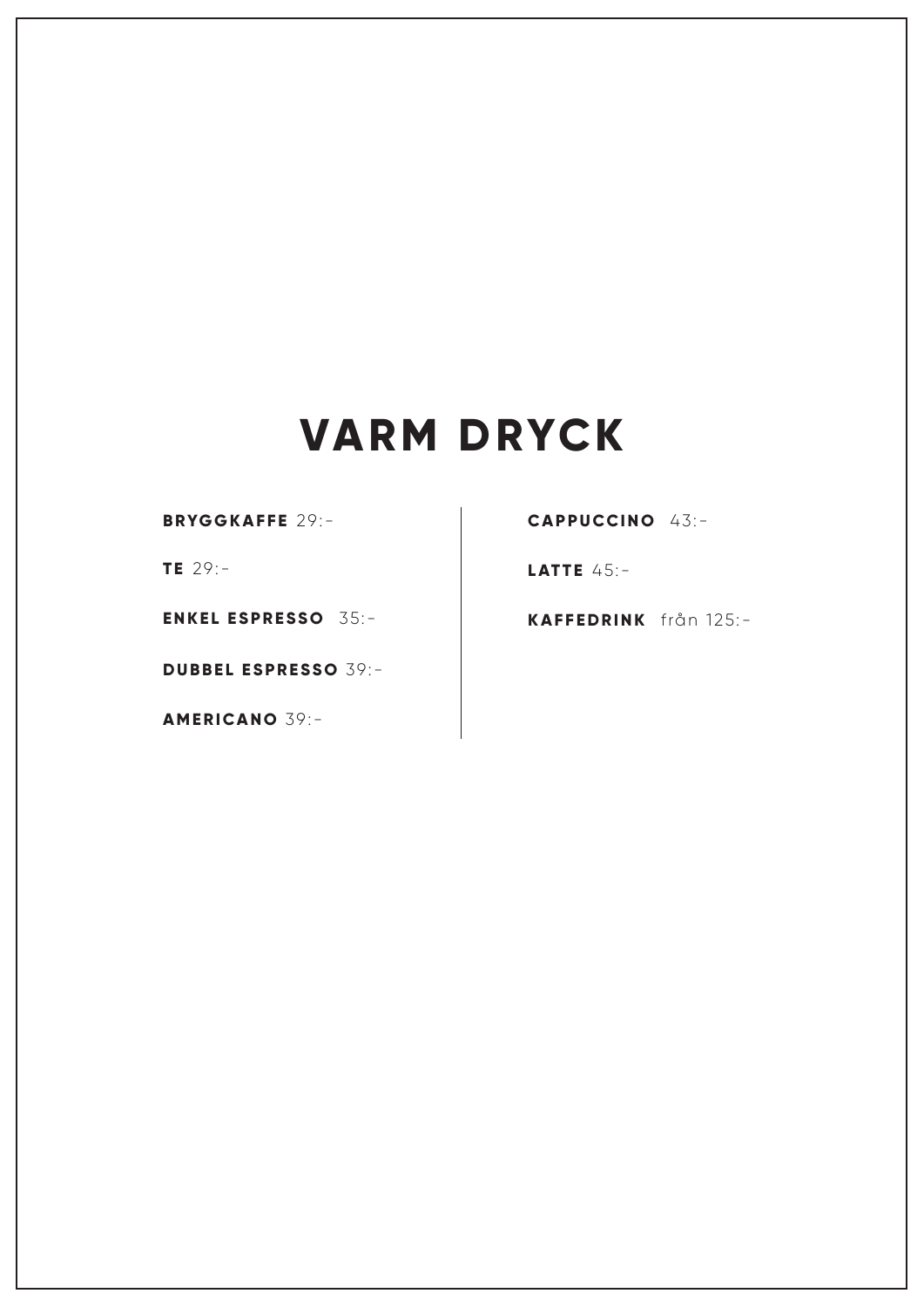# **AVEC**

### **WHISKEY**

**LAGAVULIN SINGLE MALT 16 YO** 39:-/cl *Skottland - Islay*

**BOWMORE ISLAY 12 YO** 36:-/cl *Skottland - Islay*

**BULLEIT BOURBON** 29:-/cl *USA*

**TULLAMORE DEW** 27:-/cl *Irland*

**THE MACALLAN 12 YO** 

**DOUBLE CASK** 32:-/cl *Skottland - Speyside*

**GLENFIDDICH IPA EXPERIMENT** 32:-/cl *Skottland - Speyside*

## **COGNAC**

**GRÖNSTEDTS VO** 29:-/cl *Frankrike*

**DELAMAIN PALE & DRY XO**  $39:-/c$ *Frankrike*

### **ROM**

**DIPLOMATICO RESERVA EXCLUSIVA** 32:-/cl *Venezuela*

**ZACAPA CENTENARIO 23 YO** 37:-/cl *Guatemala*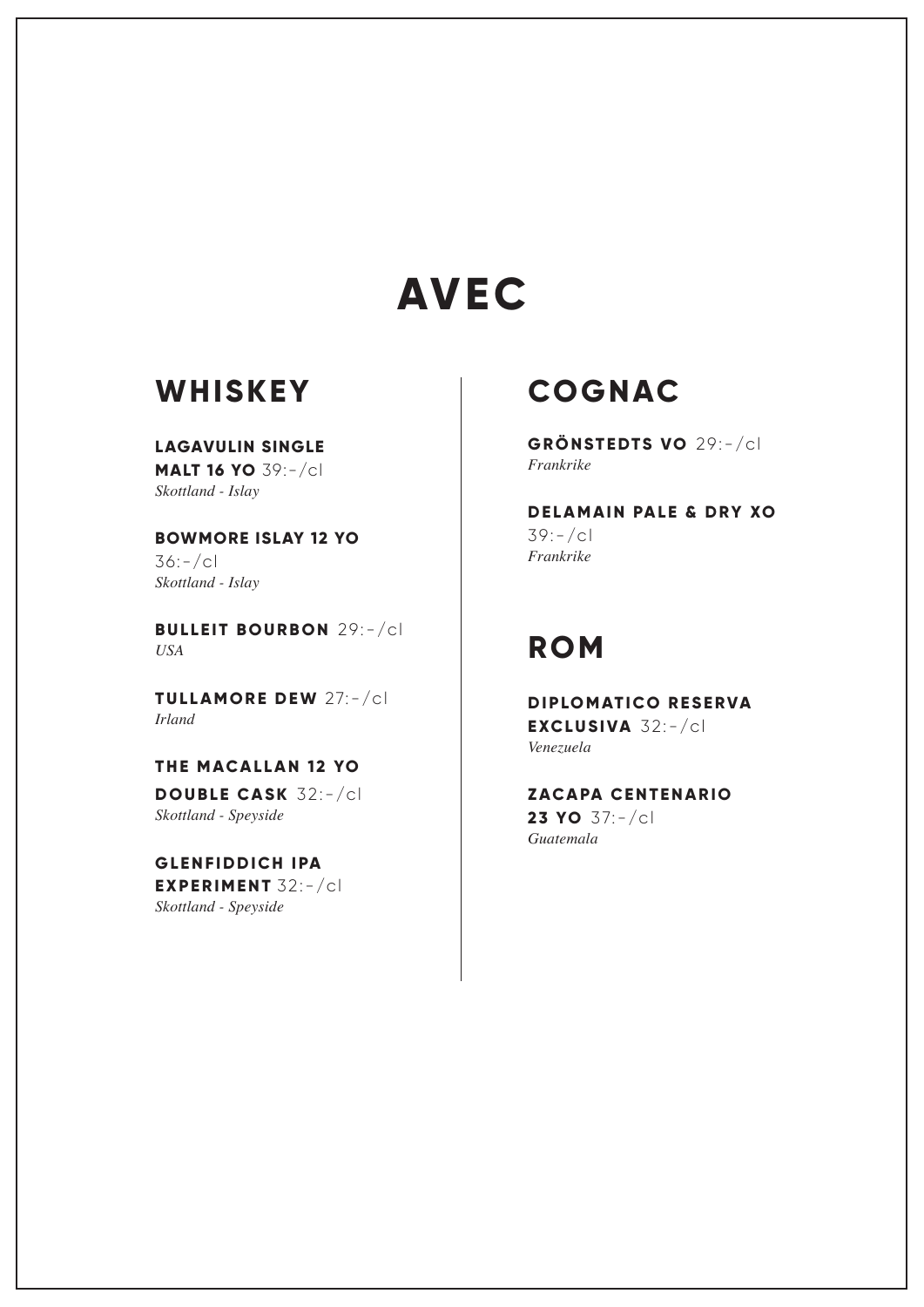## **AVEC**

## **LIKÖR**

**COINTREAU** 26:-/cl *Frankrike*

**BAILEYS** 26:-/cl *Irland*

**AMARETTO** 26:-/cl *Italien*

**LIMONCELLO** 26:-/cl *Italien*

**XANTÉ** 26:-/cl *Frankrike* 

### **SNAPS**

### **SAVSNAPS PÅ BJÖRKSAV**

 $19:-/c$ *Östersund, Sverige*

### **GAMMAL NORRLANDS AKVAVIT**

19:-/cl *Sverige*

**O.P ANDERSSON**  $19:-/c$ 

*Sverige*

### **NYKÖPINGS BRÄNNVIN** 19:-/cl

*Sverige*